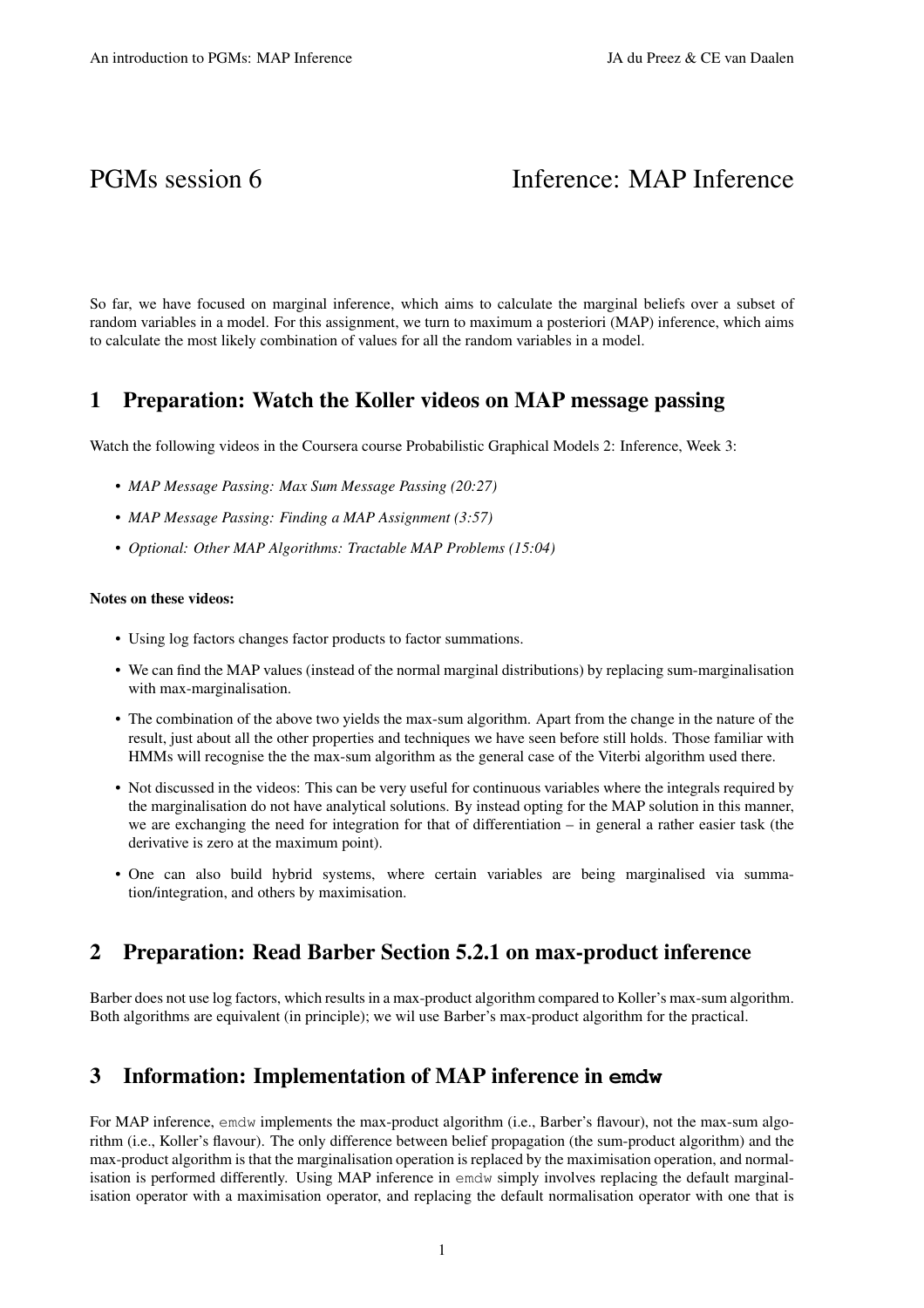suitable for MAP inference. To do this for the DiscreteTable class, first create the appropriate operators as follows:

```
rcptr<Marginalizer> margPtr
  = uniqptr<Marginalizer>( new DiscreteTable_MaxMarginalize<T> );
rcptr<InplaceNormalizer> iNormPtr
  = uniqptr<InplaceNormalizer>( new DiscreteTable_InplaceMaxNormalize<T> );
rcptr<Normalizer> normPtr
   = uniqptr<Normalizer>( new DiscreteTable_MaxNormalize<T> );
```
The two normalisation operators scale the factor such that the maximum value of the table is 1. Each time you create a new DiscreteTable factor, you have to specify these operators for the factor. To illustrate this, consider the following factor that is created in the example file example.cc:

```
rcptr<Factor> ptrXY =
  uniqptr<DT>(
    new DT(
      {X, Y},
      {binDom,binDom},
      defProb,
      {
        {{0,1}, 0.5},
        {{1,0}, 0.5},
      } ));
```
For MAP inference, this factor would be created as follows:

```
rcptr<Factor> ptrXY =
  uniqptr<DT>(
    new DT(
      {X,Y},{binDom,binDom},
      defProb,
      {
        {{0,1}, 0.5},
        {{1,0}, 0.5},
      }
      margin, floor, false,
      margPtr, iNormPtr, normPtr
    ));
```
You can set the double arguments margin and floor to their default values of 0.0 (see emdw/src/emdw-factors/discretetable.hpp for their meanings). Now, when you call the member function marginalize, it will perform maximisation instead, and when you call the member functions normalize and inplaceNormalize, it will perform normalisation appropriate for MAP inference (i.e., the factor will be scaled such that the maximum value is 1). You can now perform message passing using exactly the same code as for marginal inference.

The result of MAP message passing is a set of so-called max-marginals – one for each cluster (this is similar to the cluster beliefs of belief propagation/update). A max-marginal contains a likelihood value for each combination of random variables in the scope of its cluster. If there is a single most likely global combination of random variable values, extracting this combination is easy: the most likely (local) combination of each max-marginal is consistent with the most likely global combination. However, if there are several most likely combinations, extracting a consistent combination can get tricky. For this, you have two options:

1. Similarly to the Viterbi algorithm, decoding can be done via a backtracking step. This is normally done via "back-pointers". Maximisation is the last step in constructing a new message. However, for each of the potential values in the message, you will now need to record the specific values of the variables you maximised over.